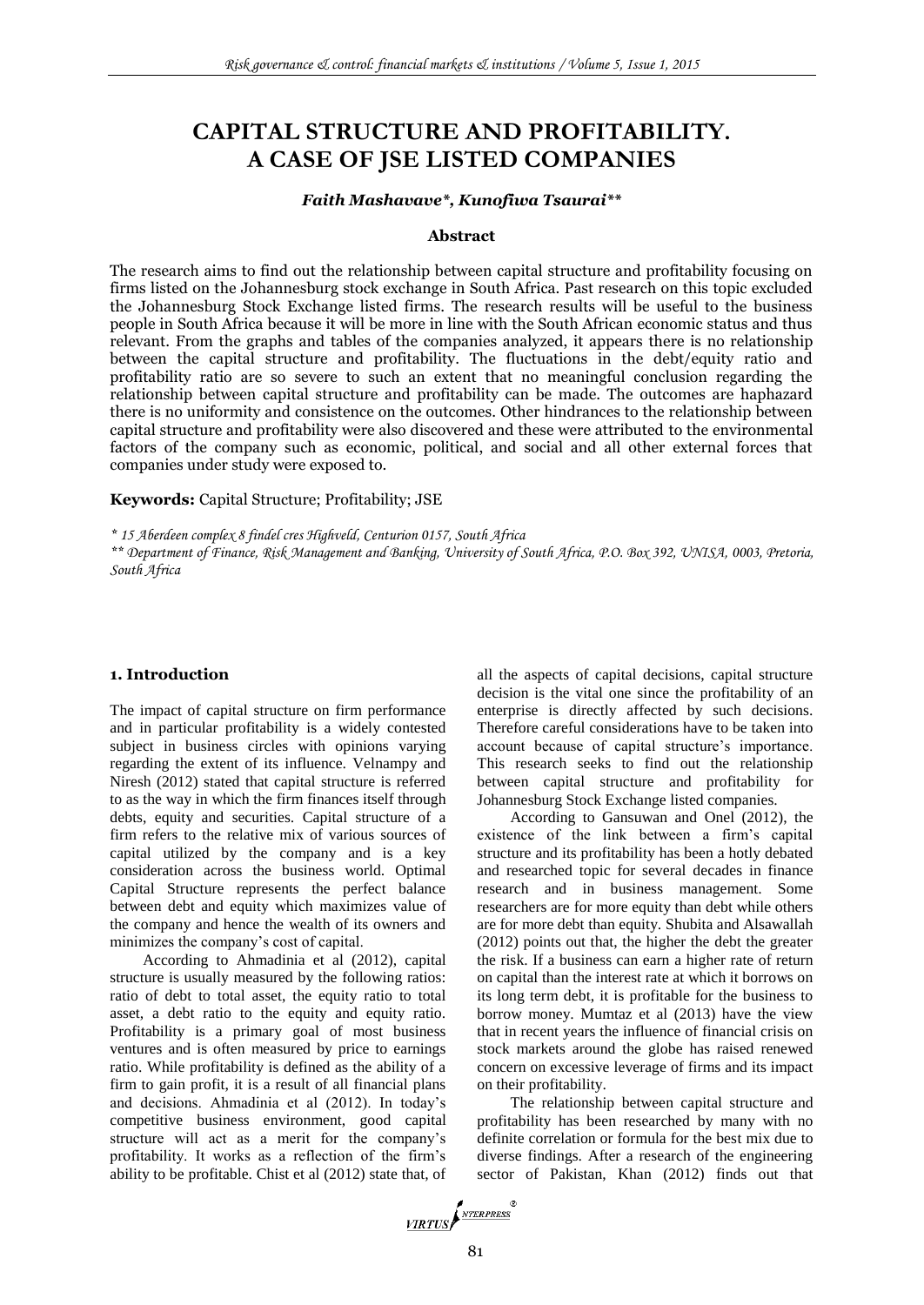financial leverage measured by short term debt to total assets and total debt to assets has a significantly negative relationship with the firm's profitability measured by return on assets and gross profit margin. On the other hand, Nimalathasan and Brabete (2010) after a research on the manufacturing companies of Sri Lanka find out that debt to equity ratio is positively and strongly associated to all profitability ratios debt to asset ratio is positively and strongly correlated to gross profit ratio and net profit ratio. According to Velnampy and Niresh (2012), the important question facing companies in need of finance is whether to raise debt or equity. Regardless of the continuing theoretical debate on capital structure, there is relatively little empirical evidence on how companies actually select between financing instruments at a given point of time in order to attain optimum profitability.

## **2. Literature review**

Capital structure is one of the most sensitive issues of any organization, because it directly relates to competitive environment (Madah et al, 2013). Lazaridis and Tryfonidi (2006) shared the same sentiments when they stated that capital structure is area widely revisited by academia in order to postulate firms' profitability. It has been approached in numerous ways. Capital structure is a factor that cannot be ignored by any organization, whether profit making and nonprofit making. Capital structure can also determine the organization's profitability. Most profit making firms' major goal is profit maximization. According to Salim and Yadav (2012) firm's profitability is significantly affected by various factors and capital structure is one of the significant factors among them.

Different researchers discovered different results as far as the relationship of capital structure to profitability are concerned. Salim and Yadav (2012) stated that lot of empirical studies has been done to explore if there is any (positive, negative or no relation) between firm's profitability and capital structure and these studies produced mixed results. These outcomes are discussed below with the major theories in capital structure and profitability.

According to Meideiros and Daher (2004) factors influencing firms in their decision on certain capital structure have been made cause for debate for decades among academics. Each researcher is coming with a different outcome, confusing the firms on which one is the best structure. Goyal (2014) in the research consortium, results shows that there exists a positive relationship between size and profitability of Indian public sector banks. This supports the theory that debts are relatively cheaper than equity and hence increase the return. Chisti et al (2013) on their research on the automobile industry in India concluded that debt to equity ratio is negatively correlated to profitability ratios which imply that if the debt content is increased aggressively it will adversely impact the profitability.

Derayat (2012) discovered that, the type of industry is affecting in the presence and absence the relationship between capital structure and profitability of companies. Therefore, implementing dummy and examining the model on each industry indicates that, the existence and extent of this relationship is different for industries. Ivashkovskaya and Solntseva (2008) also find out that the impact of determinants on capital structure decisions differs within the national samples. What works for other industries in a certain nation might not necessarily work in the same industry in a different nation.

Due to the economic situation around the world, Ferati and Ejupi (2009) discovered that the company's capital structure constitutes a difficult decision, one that involves several antagonistic factors, such as risk and profitability. Therefore the choice among the ideal proportion of debt and equity can affect the value of the company. On the other hand Osborne et al (2010) stated that the relationship is likely to be time-varying and heterogeneous across banks, depending on banks' actual capital ratios and how these relate to profitability. Osborne et al (2010) added on that those banks with a surplus of capital relative to target, exhibit a strong negative relationship between capital and profitability, both in stressed and non-stressed conditions.

Modigliani and Miller 1958 started with a number of propositions including irrelevance of capital structure to a firm's total market and correlation between cost of equity and the debt equity ratio. Gansuwan and Onel (2012) stated that there are a number of newer theories in comparison to the Modigliani and Miller propositions in line with capital structure versus profitability, some of them are the tradeoff theory, and the agency cost theory and the pecking–order theory. Gatsi and Akoto (2010) pointed out that signaling theory is also an important theory in capital structure that is based on the idea that managers have superior information than outsiders.

These theories mentioned above were developed one after another due to the shortcomings of the previous one. Ahmadinia et al (2012) identified approaches of capital structure which are: net income, net operating, traditional and Miller and Modigliani approach (non-debt tax shield). Subsequent theories include pecking order, static trade off, signaling and agency cost theory which appear the most popular around the debate on the relationship of capital structure and profitability, hence are worth further discussion. Some theories and models predict different relations between profitability and capital structures. For example the Japanese machinery industry the relations firm profitability and leverage ratio are generally negative (Tsuji, 2013)

The tradeoff theory was developed by Hennessy and Whited (2005) and it states that with endogenous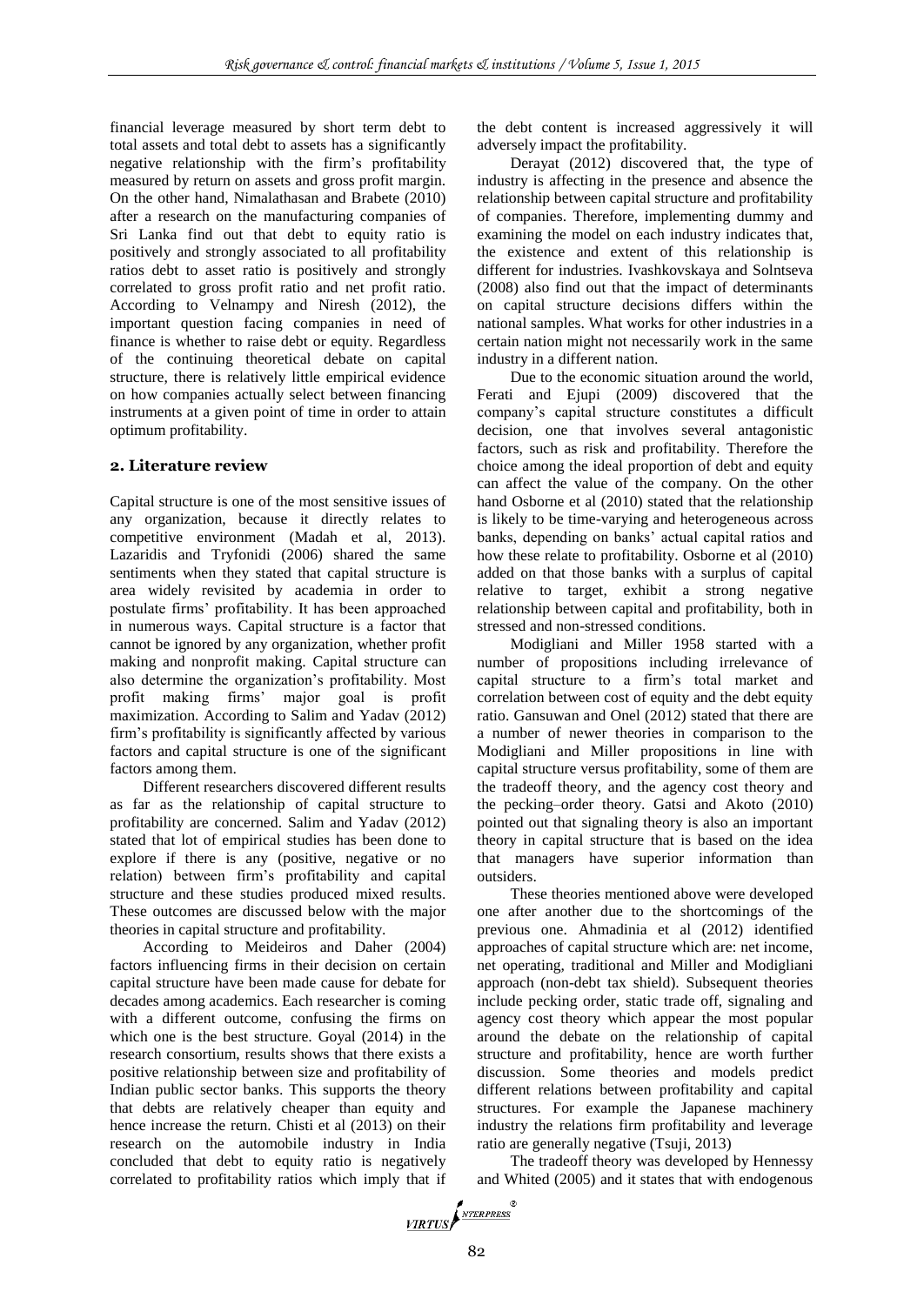choice of leverage distributions and real investment of graduated corporate income tax, individual taxes on interest and corporate distributions, financial distress costs and equity floatation cost contribute to the relationship between capital structure and profitability. Osborne et al (2010) have the view that higher capital is often supposed to be costly for firms due to capital markets imperfections and tax advantages of debt, but according to the popular trade off view, higher capital may reduce risk and hence lower the premium demanded to compensate investors for the cost of bankruptcy.

Normally companies choose a capital structure that puts them at an advantage. Gowsuwan and Onel (2012) said a tradeoff of costs and benefits of borrowing holding the firm's assets are viewed as determiner of a firm's optimal debt ratio. The tradeoff theory encourages firms to take advantage of debt as a cheap source of capital. Debt reduces the amount of tax the firm pays on its profit because interest on loan is deducted first before tax is calculated. In this case the company will pay less tax though it made lots of profits. Therefore the capital structure promotes profitability, hence positive relationship between the two. This theory suggests a tradeoff between the tax benefit and the disadvantages of higher risk of financial distress.

According to Turkson et al (2012) non-financial firms are highly leveraged firms and also show the importance of short term debts over long –term debts in financing non-financial firms. The correlation and regression results on their research showed a significantly negative association between leverage and profitability. While Chisti et al (2012) concluded that debt to equity ratio is negatively correlated to profitability ratios which imply that if the debt content is increased aggressively it will adversely impact the profitability.

Ivanshkovskaya and Solnsteva (2006) in their research if capitals structure puzzles in the BRIC, the results show that pecking order of financing and trade off theories do not have the same impact over capital structure decisions of comparable firms in emerging markets. Kebewar (2013) stated that according to agency costs theory , there are two contradictory effects of debt on profitability , firstly it is positive in the case of agency costs of equity between shareholders and managers, secondly its effect is negative , resulting from agency costs of debt between shareholders and lenders. Debt's negative effect on profitability has been discovered by many researchers. According to Calabrese (2011) in capital structure theory financing costs are also an important consideration. A firm may have optimal leverage targets, but be prevented from using certain types of debts due to the cost of using these debt instrument. It limits the firm from raising capital anyhow.

The shortcomings on the tradeoff theory led to the development of a renewed pecking theory. You find out that one theory works for some firms but not for others some they work in certain countries or regions but not in others. According to Ahmadinia et al (2012) pecking theory is the consequence of asymmetric information; it does not take an optimal capital structure as a starting point. Information asymmetries exist in almost every facet of corporate finance and they significantly complicate the managers' ability to maximize firm values (Miglo, 2010).

Gansuwan and Onel (2012) stated that pecking order theory or pecking order hypothesis was developed by Stewart Myers in 1984, as a way of describing the corporate finance behavior that he has observed and based on that, Myers (1984) stated three major points that corporate finance managers tends to adhere to and that is highly relevant for capital structure choices. According to Mireku et al (2014) pecking theory argues that organizations will fund their new investments first using internal source of funds, if internal funds are inadequate or unavailable they will move to the use of debts that are safe, then debts that are risky and lastly equity. This is done in order to maximize profit with fewer costs.

According to Frank and Goyal (2003) the pecking order theory of capital structure is among the most influential theories of corporate leverage. As a result, if a firm follows the pecking order, then in a regression of net debt issues on financing deficit a slope coefficient of one is observed. Gatsi and Akoto (2010) stated that pecking theory suggest that highgrowth firms with lower operating cash flows will have high debt ratios because of their unwillingness to raise new equity. Not in agreement, Myers (1984) points out that, managers want to maintain stable shareholders dividends overtime, despite possible fluctuations in earnings, stock prices of investment opportunities.

Managers prefer internal financing compared to external financing (which is funds that are raised through the issuing of either new debt or equity shares). If financing is necessary managers go for the risky option first and so on. Myers (1984) ranks different securities based on one end of the spectrum through common stock on the other end. Ahmad and Zaman (2013) pointed out that capital structure is the option whether to go debt or equity or to mix. Shareholders can enjoy the fruits of capital structure through profitability and they can benefit more if an optimal debt equity ratio is worked out.

Jensen and Mecking (1976) who are the founder of the agency cost theory subsequently define the agency inside relationship in the firm as a contract under which one or more person engages another person (the agent ) to perform some service on their behalf .Which involves delegating some decision making authority to the agent. According to Shah (2007) agency cost, for the profitable firms, lenders / creditors give relaxation in monitoring charges, which reduces the debt cost. This motivates profitable firms to go for more debt. Therefore according to the theory

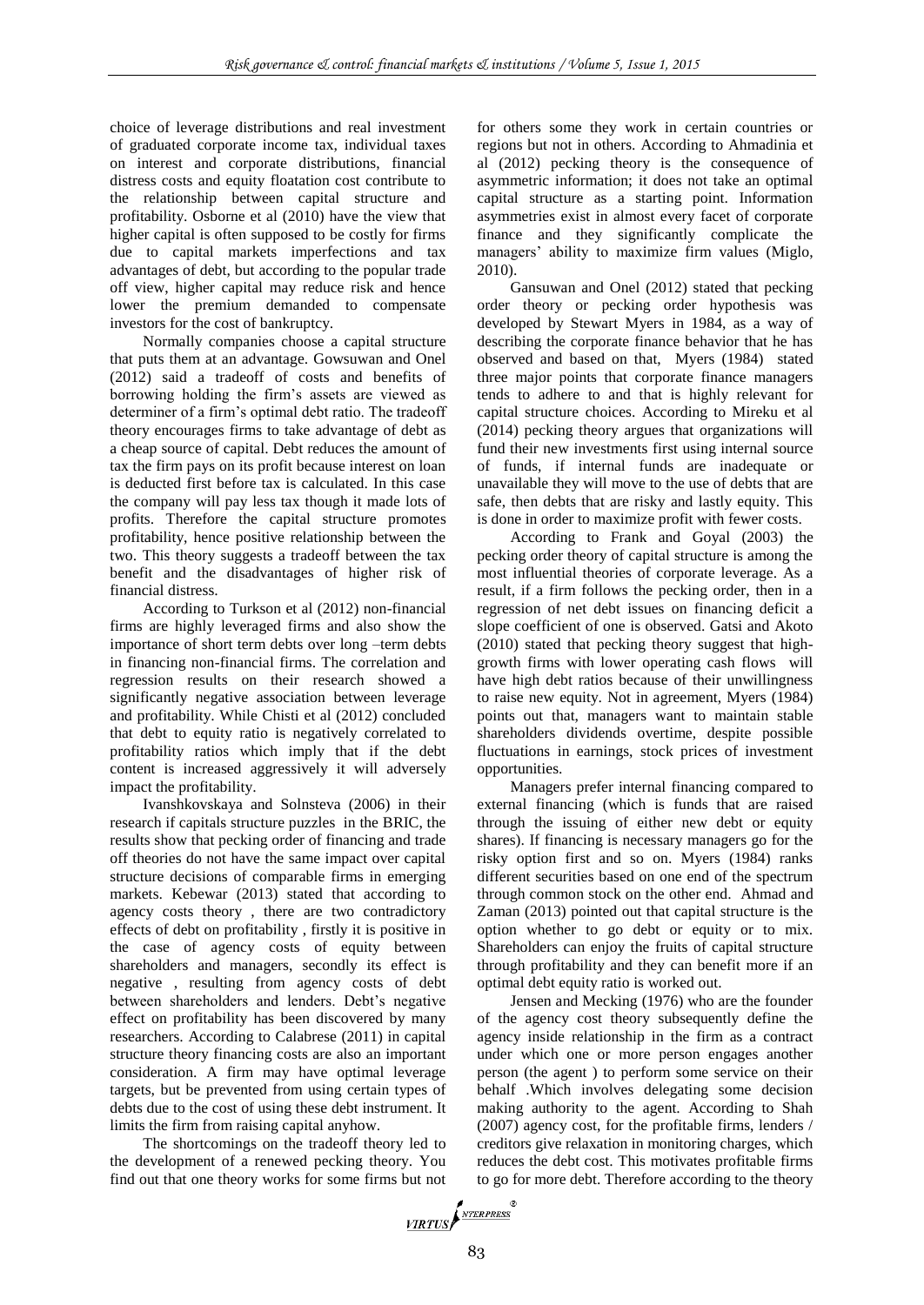high leverage / debt ratio help reduce its agency conflicts. Agents have to make decisions that promote a positive relationship between the capital structure and profitability. Their decisions should not lead the firm into bankruptcy. If the agent is aware that the great capital of the firm is debt, they tend to be more careful than if its equity.

According to Modigliani and Miller (1958) the theory of capital irrelevance theory exist and it states that financial leverage does affect the firm's market with assumptions related to homogenous expectation, perfect capital markets and no taxes . This means that all things being equal firms would not be worried about their capital structure. However in reality all things cannot be equal and this is the root for the search of answers and solutions that suite each and every firm.

It is not completely clear whether the static trade off theory or pecking-order theory explains the capital structure decisions of firms and the firm's specific determinants like profitability (Oolderink 2013).Osborne et al (2010) stated that, a significant challenge in identifying the causal link from capital to profitability is that the direction of causality can plausibly run the other way. Shah (2007) stated that although extensive research work has been done on capital structure but it remains one of the unsettled topics in finance.

## **3. Research Methodology**

According to Polonsky and Waller (2011), the methodology section provides the reader with the road map of what is to be done and why, letting the readers understand how data were collected and analyzed. It acts as a guideline of how and where information is going to come from that is linked to the objectives of the study. Hair et al (2011) revealed that research design provides the basic directions or recipe for carrying out the project. The major types being non-experimental and experimental methods. According to Salkind (2012), non-experimental research design include, descriptive, historical, correlational and qualitative. While experimental involves true experimental, quasi-experimental and quantitative*.* 

In this study, the authors seek to mainly follow the quantitative research design combined with the descriptive method. According to Polonsky and Waller (2011) quantitative research methods are techniques that are designed to generate information using statistical analysis that can be projected to represent the population as a whole. Pellissier (2007) considered quantitative research as the examination of specific data from large numbers. Polonsky and Waller (2011) stated that descriptive research describes certain characteristics or functions, that management is likely to be interested in, such as market conditions, customer's opinions, purchase behavior and so forth.

According to Saunders et al (2012), participants are persons who answer the questions usually in an interview or group interview. The research will focus on companies that are listed on the Johannesburg Securities Exchange and this decision has been taken by use of judgmental sampling. According to Pellissier (2007) in judgment sampling, items are selected or chosen by sound judgment of the researcher. In this case it would be an advantage to use companies listed on the Johannesburg Securities Exchange because it is local and can access information from the local newspapers and other publications. Companies of different sectors are listed accordingly. Most of these companies are mature in their industries the relevant data needed for the research is likely to be found on their websites.

Saunders et al (2012) stated that a sample is a sub group or part of a larger population and sampling provides alternative to census when it would be impracticable for the researcher to survey the entire population, budget constrains from surveying the entire population and time constraints prevent the researcher from surveying the entire population. According to Christina (2011), the key issue in sampling is this notion of representation and the concept of representation relates to the degree to which the sample drawn from a population can be said to be representative of the population.

From the list five companies were chosen by use of stratified random sampling. According to Saunders stratified random sampling is a modification of random in which you divide the population into two or more relevant and significant strata based on one or a number of attributes. This brought up a fair platform of comparing the capital structure to profitability for a period of twenty years. These companies being in the same environment and economy, they are affected by almost the same issues hence no company will be at an advantage or disadvantage*.* Moreover they might have tasted or experienced a lot as far as the relationship between capital structure and profitability is concerned.

In this case the Johannesburg Securities Exchange list of companies is already categorized into different sectors and it was a matter of picking one company per sector. Stratified random sampling is best used when the data is chronologically listed in groups like of the Johannesburg Securities exchange. Saunders et al (2012) said, it gives better comparison and hence representation across strata. This enabled the researcher to have a feel of what companies experience in different sectors.

As for the descriptive part of the research the notes on the financial statements of the companies chosen will be used .In this case it can be classified as judgmental sampling. It is also known as convenience sampling or availability sampling. Saunders et al (2012) pointed out that it involves selecting cases haphazardly only because they are easily available to obtain for a sample. In this research, financial

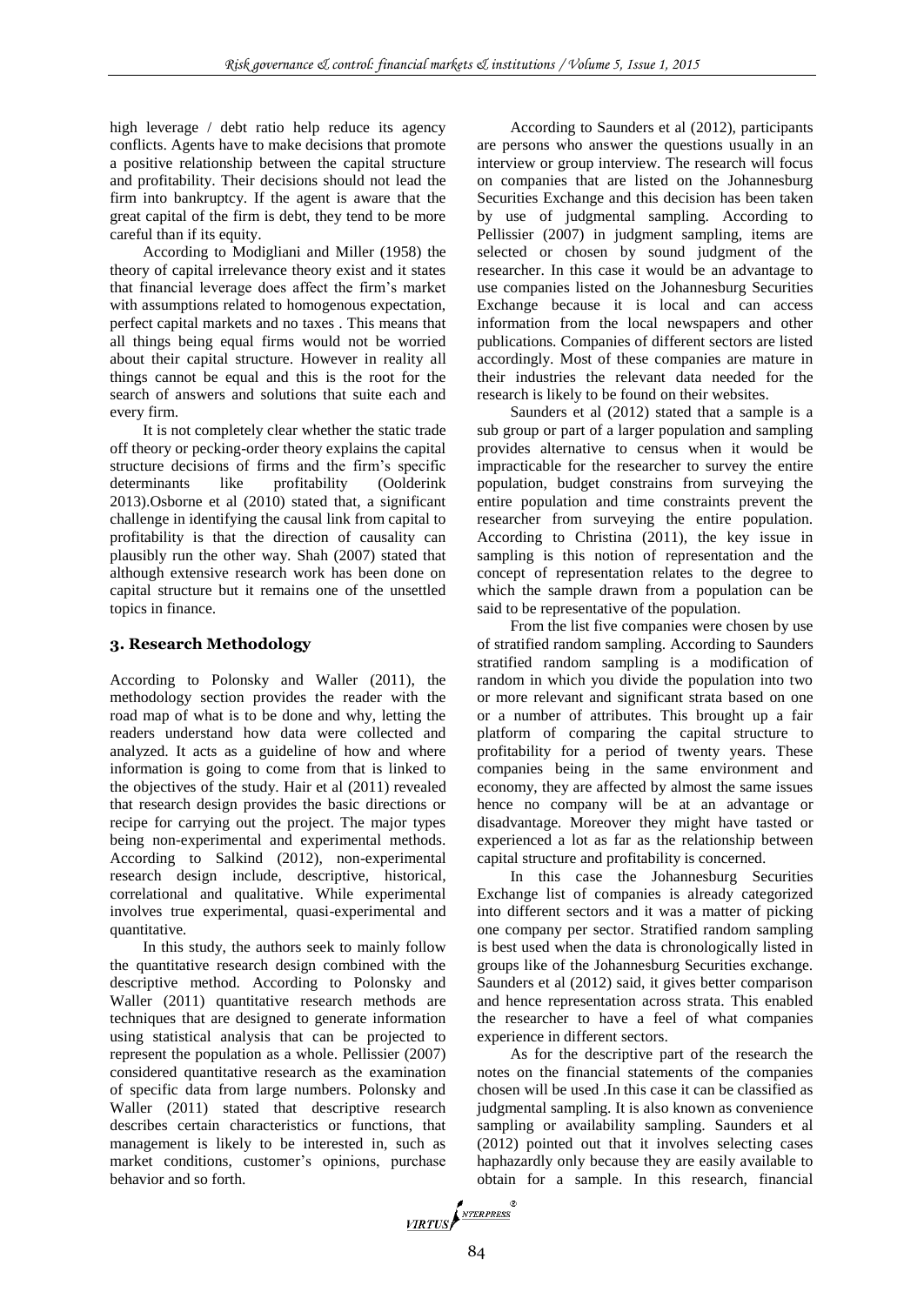managers or accountants or those responsible for the finances of the companies write notes on the financial reports and these notes are very helpful in this research. Due to the complexity of financial data only those working directly with the finances will be well versed with the terms and details of the financial status of the company. Therefore published financial reports are reliable to use for the descriptive part of the research.

Pellisier (2007) stated that data comes in various forms and from various sources and can have various purposes. Secondary data was collected from the companies' websites, annual reports and financial reports. According to Polonsky and Waller (2011) secondary data is existing data for some purpose other than the problem at hand. Coldwell and Herbst (2004) asserts that advantages of documentation review which is secondary data like financial statements is that you get comprehensive historical information which does not interrupt program or client's routine because information already exists and there are few biases in the information.

Twenty year data about the companies' financial performance was downloaded. Secondary data was preferred in this case because the authors needed accurate information from documents which have been revised and approved for publication. When going to the actual company the personnel might not be patient enough to give their twenty year financial data due to time. Moreover job mobility might hinder the researcher from getting the information needed especially in a case where someone who has been at the company for two years and data for twenty years is needed.

The data was presented in tables which will then be used to draw line graphs. According to Polonsky and Waller (2011) line graphs show the connection of a series of data points using continuous lines. The line graphs clearly show the relationship between capital structure and profitability which are the two variables. Capital structure being the independent variable and profitability being the dependent variable. They clearly reflect whether the relationship is negative or positive.

The ratios that were calculated include, gross profit margin, operating profit margin, net profit margin, earnings per share, return on total assets and return on equity. Gitman (2009) defined the ratios; gross profit margin measures the percentage of each sales rand remaining after the firm has paid for its goods. Operating profit margin measures the percentage of each sale rand remaining after all costs and expenses other than interest, taxes and preferred stock dividends are deducted, the pure profits earned on each sales rand.

Net profit margin measures the percentage of each sale rand remaining after all costs and expenses including interest, taxes and preferred stock dividends

have been deducted. Earnings per share represent the dollar amount earned on behalf of each outstanding share of common stock. Return on assets measures the overall effectiveness of management in generating with its available assets. Return on equity measures the return earned on the common stockholders' investment in the firm*.* 

According to Christina (2011) some research projects generate quantitative data, some generate qualitative data and some generate both. In this case quantitative data will be generated. Line graphs were used to analyse the data collected. According to Saunders et al (2012) multiple line graphs are used to compare the trends for two or more variables so that conjunctions are clear.

Duignan (2014 ) pointed out that line chart is chosen because businesses and business researchers tend to be more interested in time trends than they are in judging performance on an individual month –bymonth basis moreover the line chart is visually more useful and lends itself to identify trends or hinting at relationships between variables. The relationship can be positive or negative. In this scenario profitability will depend on the capital structure which is the independent variable. If the relationship is positive, it means the capital structure is good for the company, while negative relationship call for revisit of the capital structure.

After the collection of data graphs, tables and discussions below seek to analyze the data. Debt equity ratio is used as the capital structure measure. Profit margin is used to measure the profitability of the company. According to Gitman (2009) profitability is the relationship between revenues and costs generated by using the firm's assets both current and fixed in productive activities. Debt to equity ratio is a leverage ratio and it measures the degree to which the assets of the business are financed by debts and the shareholders equity of a business.

# *Results and discussions*

Fig 1 shows that there is no relationship between capital structure and profitability. In 2001 when company A was listed on the JSE the debt ratio was 0.64 and the profit margin was 0.04. In 2002 the debt ratio went up to 0.71 and the profit margin went down to 0.03 which is a negative relationship. In 2005 the debt/ equity ratio was on 1.03 and the profit margin increased to 0.06 this is a positive relationship. In 2008 when the debt/ equity ratio increased to 2.15 the profit margin decreased to 0.04. This shows that there is no consistence. It does not necessarily mean that an increase in debt / equity ratio will cause an increase on profit margin. In 2012 the debt /equity ratio was on 1.1971 yet the profit margin was 0.0715.

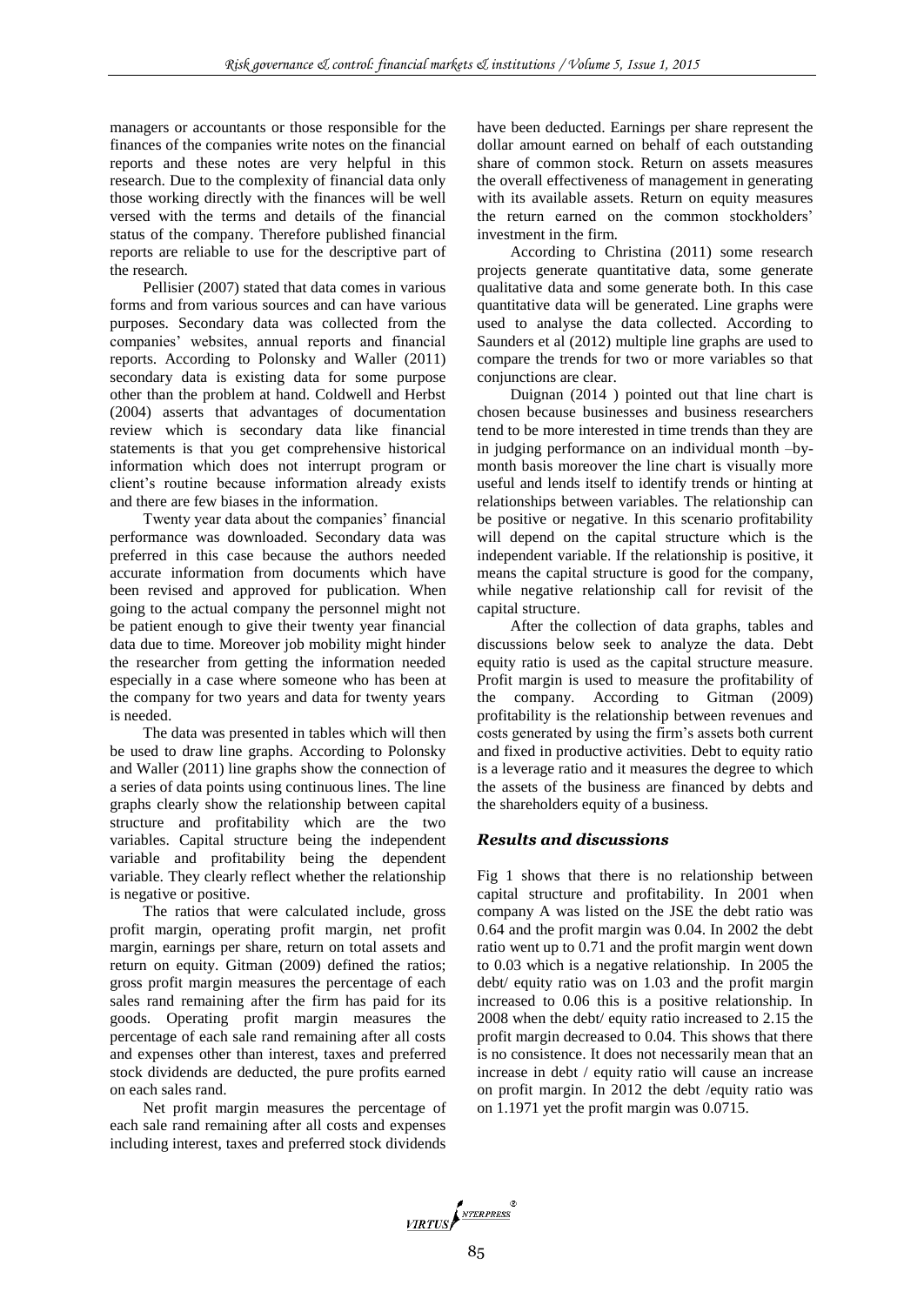| Table 1. Company A's debt / equity ratio and profit margin over 12 years |  |  |  |
|--------------------------------------------------------------------------|--|--|--|
|--------------------------------------------------------------------------|--|--|--|

| Year | D/E ratio | Profit margin |
|------|-----------|---------------|
| 2001 | 0.64      | 0.04          |
| 2002 | 0.71      | 0.03          |
| 2003 | 0.97      | 0.06          |
| 2004 | 1.00      | 0.06          |
| 2005 | 1.03      | 0.06          |
| 2006 | 2.33      | 0.06          |
| 2007 | 2.17      | 0.06          |
| 2008 | 2.15      | 0.04          |
| 2009 | 1.70      | 0.06          |
| 2010 | 1.61      | 0.05          |
| 2011 | 1.21      | 0.06          |
| 2012 | 1.20      | 0.07          |
| 2013 | 1.06      | 0.07          |

Debt / equity ratio Mean = 1.37 Profit margin Mean = 0.06

Debt /Equity ratio Range = 1.69 Profit Margin Range=0.04





*Source:* Company A's financial statements

From 2001 to 2008 there was a percentage change of debt/ equity ratio of 60.94% while the profit margin had a 50% change in the same period. As from 2005 to 2010 the percentage change for debt/ equity ratio decreased to 56.31% and the profit margin decreased drastically to 16.67%. The Debt / Equity ratio percentage change decreased to -34.16% from 2010 to 2013 while the percentage change for

profit margin increased to 40% showing inconsistence.

According to Company A, 2009-2010 chairman's report , the global economic recession continued throughout the company's 2010 financial year and brought with it uncertain economic condition in South Africa. This affected the capital structure and profitability. If business is low shareholders tend to shun investing in companies.

$$
\underbrace{\textit{VIRTUS}}\textit{f}^{\textit{NTERPRESS}}_{\textit{NTERPRESS}}
$$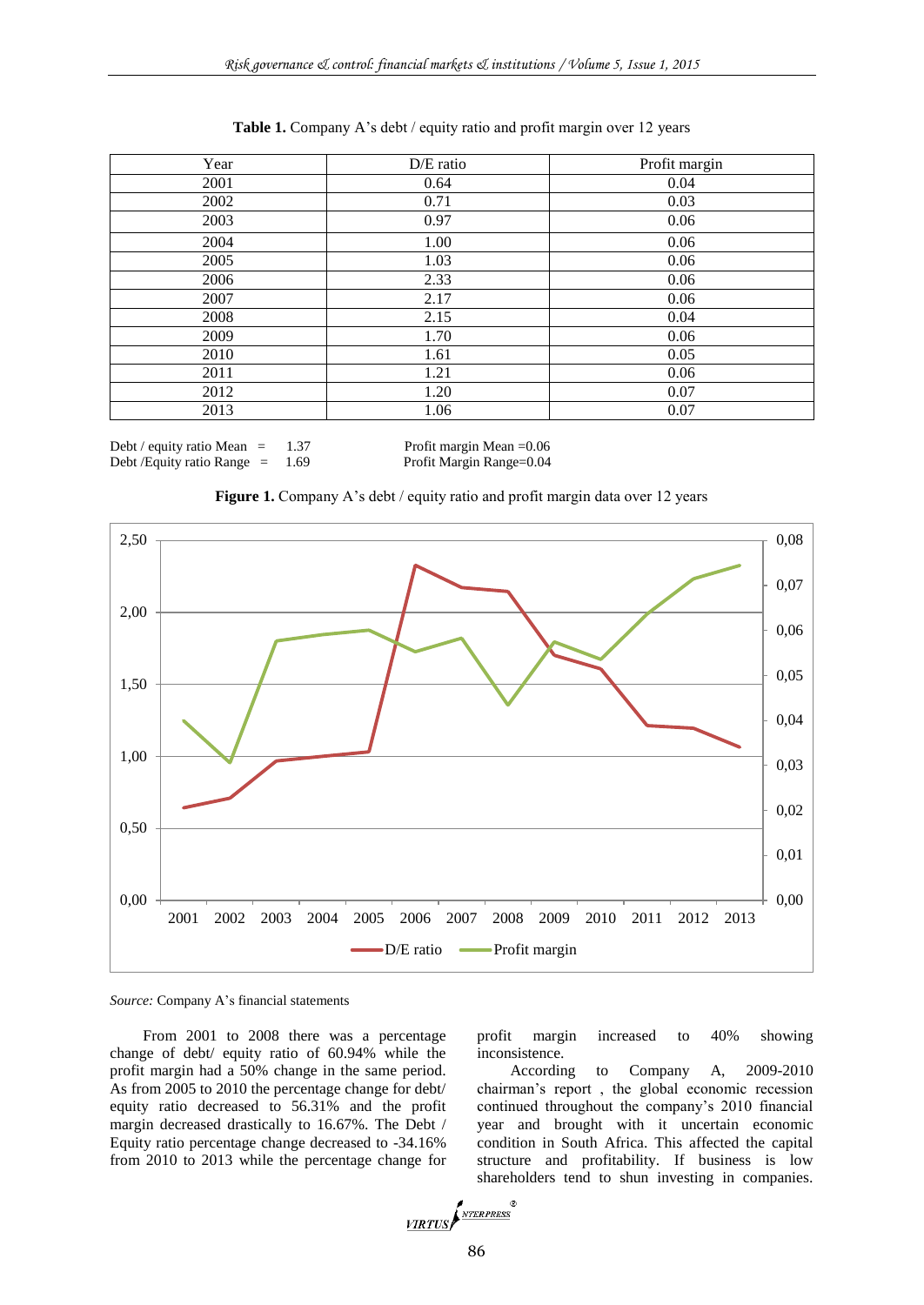Credit growth has been lagging .The non-recurring effect stimulus packages that boosted the retail spending in November 2008 to March 2009 period has led to minimal growth in retail. All these are hindrances to the capital and profitability relationship.

|  |  |  |  | Table 2. Company B's debt / equity ratio and profit margin for 16 years |  |  |
|--|--|--|--|-------------------------------------------------------------------------|--|--|
|--|--|--|--|-------------------------------------------------------------------------|--|--|

| Year | D/E ratio | Profit margin |
|------|-----------|---------------|
| 1996 | 1.28      | 0.05          |
| 1997 | 0.53      | 0.02          |
| 1998 | 0.57      | 0.56          |
| 1999 | 0.45      | 0.45          |
| 2000 | 0.36      | 0.52          |
| 2001 | 1.57      | 0.09          |
| 2002 | 1.04      | $0.10\,$      |
| 2003 | 0.99      | $0.10\,$      |
| 2004 | 0.99      | $0.10\,$      |
| 2005 | 0.84      | 0.11          |
| 2006 | 7.10      | 0.05          |
| 2007 | 4.89      | $0.06\,$      |
| 2008 | 5.16      | 0.05          |
| 2009 | 5.44      | $0.08\,$      |
| 2010 | 6.03      | 0.07          |
| 2011 | 5.59      | 0.08          |

Debt/Equity ratio Mean = 2.6769 Profit Margin Mean = 0.15<br>Debt/Equity ratio Range = 6.7403 Profit Margin Range = 0.5479 Debt/Equity ratio Range  $= 6.7403$ 



#### Figure 2. Company B debt / equity ratio and profit margin over 16 years

*Source:* Company B financial statements

VIRTUS NEERPRESS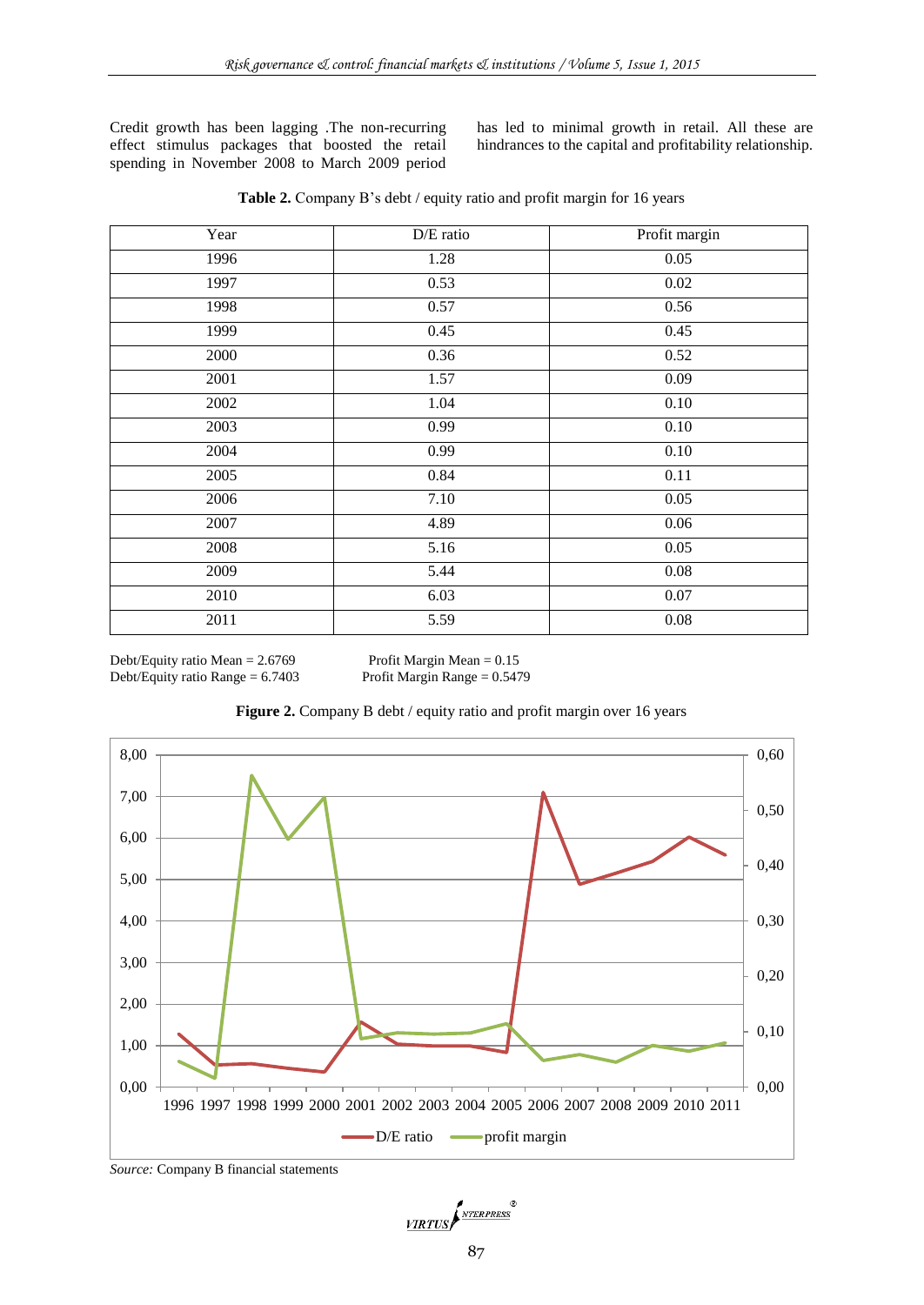Company B table shows that the organization has a high debt / equity ratio as compared to its profit margin throughout the years shown by the table and graph. In 1998, the ratio for debt/equity was almost equivalent to the profit margin. In 2001, the debt/equity ratio started to be outstanding. 2006 has the highest debt ratio whilst it has also the lowest

profit margin. As from 2006 to 2011 there is a significantly wide gap between debt/ equity ratio and profit margin. The line graph above shows that there is no relationship between the capital structure and profitability.

| Year | D/E ratio | Profit margin |
|------|-----------|---------------|
| 1999 | 6.00      | 0.18          |
| 2000 | 5.58      | 0.18          |
| 2001 | 5.51      | 0.21          |
| 2002 | 5.41      | 0.24          |
| 2003 | 5.21      | 0.27          |
| 2004 | 5.31      | 0.30          |
| 2005 | 5.93      | 0.20          |
| 2006 | 5.95      | 0.20          |
| 2007 | 6.42      | 0.23          |
| 2008 | 6.03      | 0.23          |
| 2009 | 5.84      | 0.25          |
| 2010 | 5.92      | 0.27          |
| 2011 | 6.14      | 0.35          |
| 2012 | 5.72      | 0.24          |
| 2013 | 5.61      | 0.24          |

Debt /Equity ratio Mean =  $5.77$  Profit Margin Mean =  $0.24$ Debt/Equity ratio Range = 1.21 Profit Margin Range = 0.1



Figure 3. Company C debt / equity ratio and profit margin 14 years

*Source:* Company C financial statements

VIRTUS NEERPRESS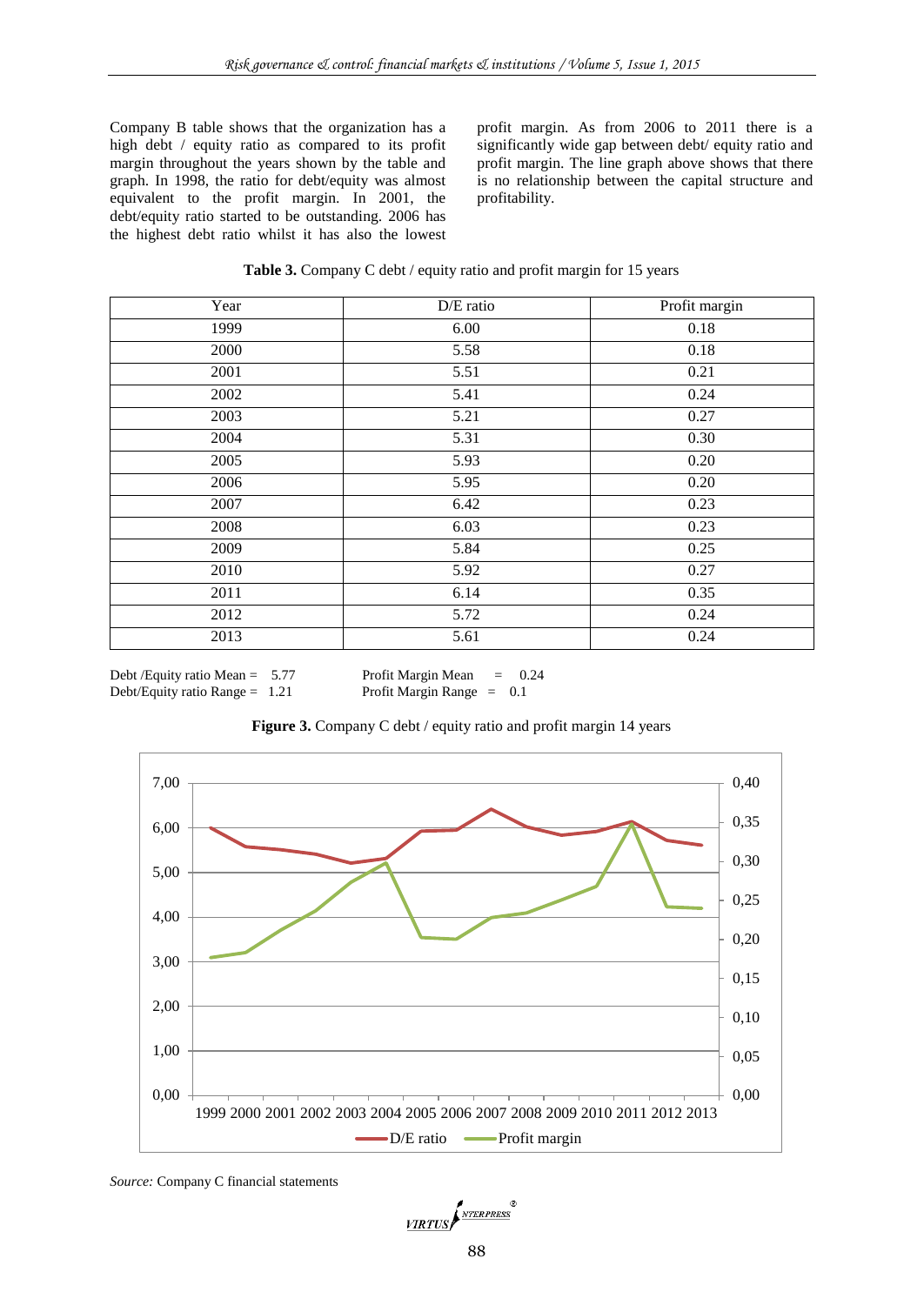1996 to 2001 has a percentage change of 22, 66% for debt equity ratio and 80% for profit margin. As from 2001 to 2006, the percentage change of debt /Equity ratio rose to 352.23% while profit margin percentage change went down to -44.44% which shows a strong negative relationship between the two. Ironically the period from 2006 to 2011 the debt /equity ratio percentage change went down to - 14.29% and profit margin percentage change increased to 60% showing that there is no relationship between capital structure and profitability.

According to the chairman's report in the financial report 2005 year has borne witness to many challenges within Company B's business as well as the private health sector. Two of the more public matters have been the events leading to the constitutional court judgment on pharmaceutical dispensing fee structures be revised by department of health before 30 November 2005 and this is a hindrance on profitability.

# **Table 4.** Company D's debt / equity ratio and profit margin 11 years

| Year | $D/E$ ratio | Profit margin |
|------|-------------|---------------|
| 2003 | 1.46        | 0.12          |
| 2004 | 1.63        | 0.13          |
| 2005 | 1.84        | 0.14          |
| 2006 | 1.86        | 0.15          |
| 2007 | 1.95        | 0.15          |
| 2008 | 1.89        | 0.16          |
| 2009 | 2.14        | 0.11          |
| 2010 | 1.85        | 0.07          |
| 2011 | 1.56        | 0.13          |
| 2012 | 1.55        | 0.15          |
| 2013 | 1.62        | 0.19          |
| 2014 | 1.56        | 0.18          |

Debt/Equity Mean = 1.74 Profit margin Mean= 0.14<br>Debt/Equity Range = 0.68 Profit Margin Range= 0.12 Debt/ Equity Range =  $0.68$ 



**Figure 4.** Company D debt / equity ratio and profit margin 11 years

*Source:* Company D financial statement.

VIRTUS NEERPRESS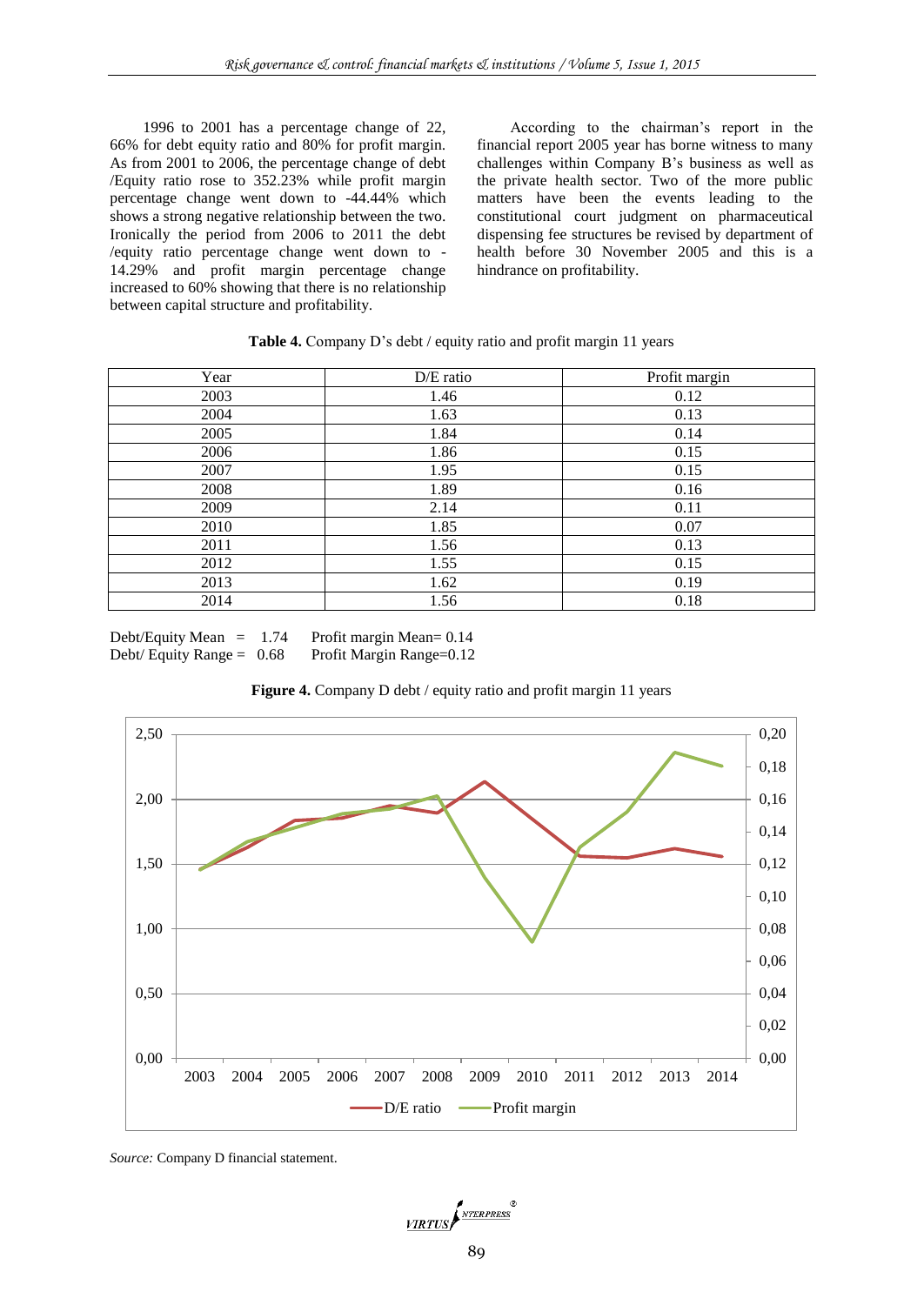Several other challenges threatens the sustainability of South Africa's world class private health care sector. These include the rising shortage of the doctors, specialists and nurses as well as declining standards and capacity for appropriate training of these professionals. Therefore shortage of skills hinders the relationship between capital structure and profitability. A company cannot maximize its potentials without the rightful skills.

Generally the debt/ equity ratio for imperial ranges from 5.0 to 6.5 while the profit margin is ranges from 0.001 to 0.5. In 1999 the debt/equity ratio was on 6.0021 and the profit margin was on 0.1767. In 2000 the debt/equity ratio decreased to 5.5795 yet the profit margin increased to 0.1833. Years later in 2005 when the debt/equity ratio was 5.9278 the profit margin was up to 0.2026. This shows that there is no relationship between the capital structure and the profitability of the organization. In 2007 the debt /equity ratio was on 6.4193 the profit margin was still around 0.22811.

Company C started with a negative percentage change on debt /equity ratio of -11.50% and 66.67% respectively for profit margin for the years 1999 to 2004. In the following phase from 2004 to 2009 the debt /equity ratio percentage change moved to 9.98% and the profit margin change to a negative (-16.67%). From 2009 to 2013 the percentage changes were reasonably closer to each other, thus -3.94% for debt/ equity ratio and -4% for profit margin respectively.

Company C's financial report of 1997-2003, the chairman's statement stated that, despite the general business, uncertainties that prevailed 2003 and the volatility in the currency market , the performance of the company's foreign trade operations was commendable. However this has a hindrance on profitability. The continued slow economic recovery in 2003 did little to spur lending to the private sector. The banks continue to maintain strict credit control policies and this is a hindrance on the capital structure.

Company D has a higher debt/equity ratio than profit margin as well. In 2003 when Company D was first listed on the JSE the gap between the debt/equity ratio and profit margin was better and there was a positive relationship between the two. However it was becoming wider as years go by. From 2005 to 2008 the profit margin was almost the same. There was a drastic increase on the debt/equity ratio in 2009 and a drastic decrease on profit margin in 2010. The profit margin decrease could have been caused by an increase on debt/equity ratio of the previous year. 2009 and 2010 were also the years where the impact of recession was felt on South African companies. In 2013 as the debt/equity ratio was decreasing profit margin was significantly increasing.

As from 2003 to 2008, the percentage change for debt/equity ratio was 29.45% while profit margin's was 33% in this case they reflect a strong positive relationship. From 2008 to 2013 the percentage change for debt/ equity ratio went down to a negative 14.29% and the percentage change for profit margin went down to 18.75%. This shows a disjointed relationship between capital structure and profitability.

According to the Chairman's letter, Company D's preferential procurement program me continues to strive of commercial equity with regards to suppliers from designated historically disadvantaged individuals and companies. Company D regards corporate social responsibility as a crucial construction in the society that is burdened by huge disparities and seeks to ensure a balance between the impacts it has on all shareholders.

In respect of corporate social investment some R34.8 million was invested by the Company D foundation to support communities in which Vodacom operates with programs covering education, health and welfare as well as safety and security being the main focus of Company D activities. These activities can affect the profitability of the company in the short term hence also hinder the relationship between the current capital structure and profitability.

Company E's percentage change on debt/ equity ratio was on 15.38% and 0 for profit margin for years 1994-1999. As from 2004 to 2009 the debt/ equity ratio percentage change became a negative 65.07% while the profit margin changed to 100% showing a strong negative relationship. 2009 to 2014 percentage change was characterized by a hefty increase on debt/ equity ratio yet the profit margin also drastically decreased to -70%. These relationships are all inconsistent.

When Company E was listed on the JSE the debt/equity ratio was on 0.39 yet the profit margin was on 0, 0459. Ten years down the line the debt/equity increased to 1.4556 and the profit margin was still at 0.0518. The increase in debt did not necessarily cause an increase on profit margin. In 2005 and 2006 the profit margin was next to nothing and suddenly in 2007 it just shot up to 1.0100. This could be out of the benefits of the 2004 high debt/equity ratio.

According to the chairman's report in the 2011 period, the economic scenario was also difficult. The lead and lag factor saw food prices rise and the impact on general inflation in the foreseeable future with basic foodstuffs the hardest hit. Production inputs such as maize and fertilizer were subject to inflationary pressures which have a ripple effect for clover throughout its supply chain. Therefore inflation is another hindrance especially with regard to the land redistribution question, it has the potential to seriously undermine food security and devastate a wealthy agricultural sector.

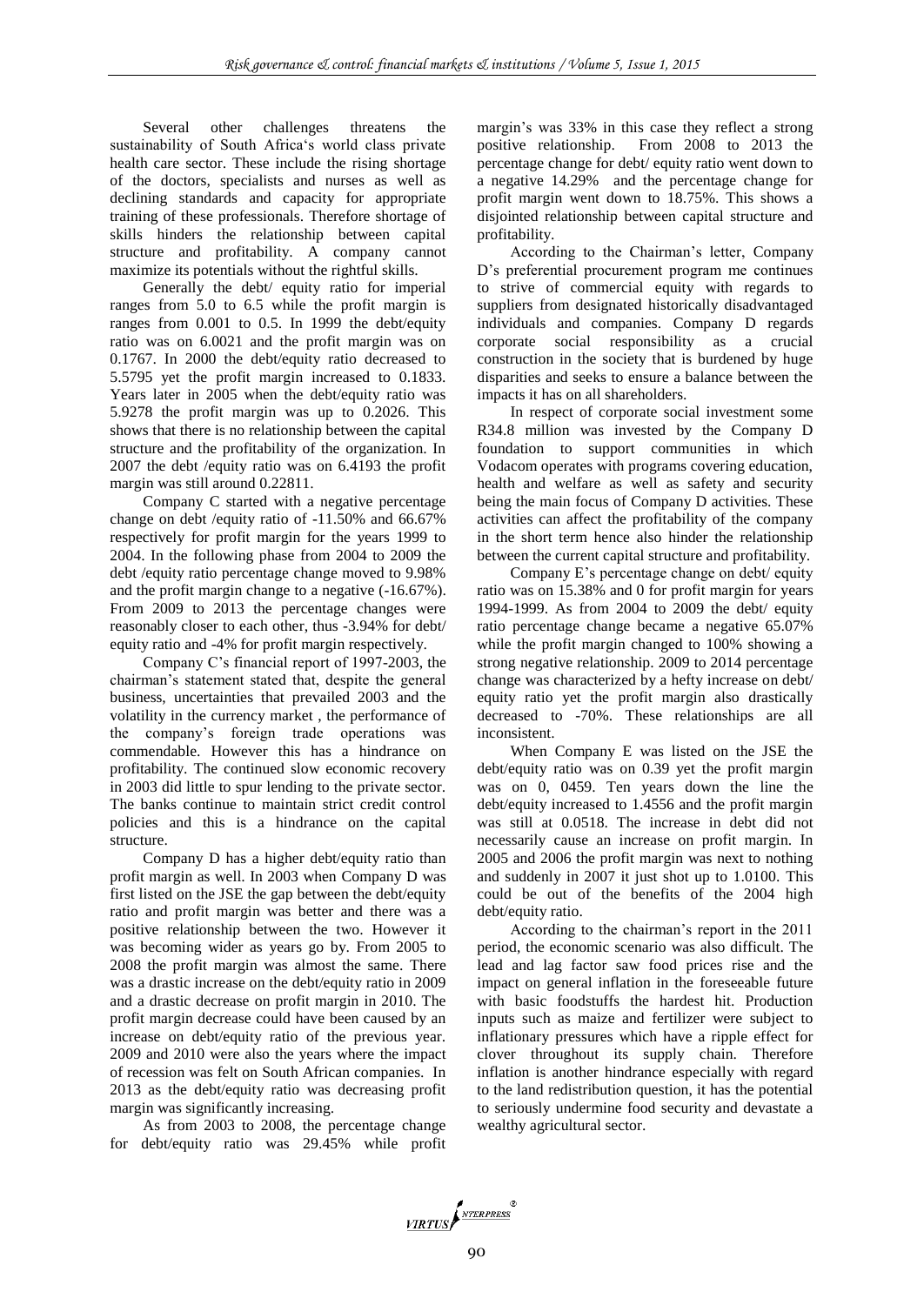| Year | D/E ratio | Profit margin |
|------|-----------|---------------|
| 1994 | 0.39      | 0.05          |
| 1995 | 0.40      | 0.03          |
| 1996 | 0.48      | 0.04          |
| 1997 | 0.38      | 0.04          |
| 1998 | 0.39      | 0.05          |
| 1999 | 0.45      | 0.05          |
| 2000 | 0.55      | 0.22          |
| 2001 | 0.44      | 0.54          |
| 2002 | 0.39      | 0.63          |
| 2003 | 0.40      | 0.03          |
| 2004 | 1.46      | 0.05          |
| 2005 | 0.78      | 0.01          |
| 2006 | 0.18      | 0.01          |
| 2007 | 0.48      | 1.01          |
| 2008 | 0.50      | 0.02          |
| 2009 | 0.51      | 0.10          |
| 2010 | 0.46      | 0.05          |
| 2011 | 0.64      | 0.03          |
| 2012 | 1.01      | 0.05          |
| 2013 | 1.09      | 0.04          |
| 2014 | 1.03      | 0.03          |

**Table 5.** Company E debt / equity ratio and profit margin for 21 years

Debt/Equity ratio Mean =  $0.59$  Profit Margin Mean =  $0.15$ Debt / Equity Range  $= 1.28$  Profit Margin Range  $= 1.0$ 





*Source:* Company E financial statements

VIRTUS NEERPRESS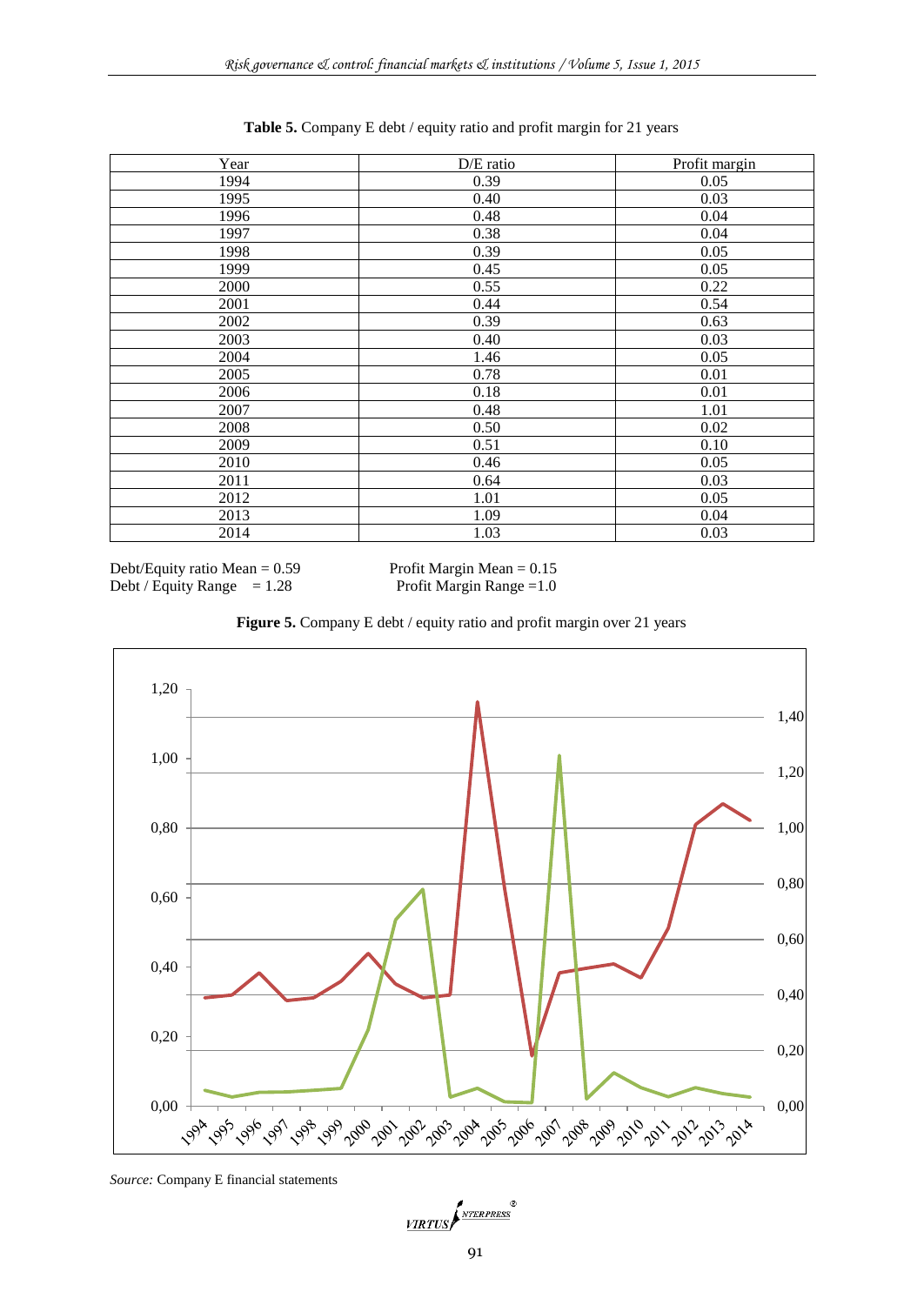# **5. Conclusion**

From the graphs and tables of the companies analyzed, there is no relationship between the capital structure and profitability of the company. At times the debt/equity ratio and profitability ratio were going in the same direction thus positive relationship and at times they would go in different directions meaning a negative relationship. The outcomes are haphazard there is no uniformity and consistence on the outcomes.

Other hindrances were also discovered and these could be attributed by the environmental factors of the company, thus economic, political, and social and all other external forces the company is exposed to. It seems most companies were increasing their debt/equity ratio as time goes on because they were now well established and could now confidently borrow money from banks yet they do not maximize the debt for profit making.

In some cases companies would borrow money in this year and would start enjoying the benefits in two year time. Yet some would enjoy the benefits in the same year. Due to inflation some figures would keep on growing but not necessarily meaning that the company is doing well. In some cases companies borrow as a way of rescuing themselves from collapsing, so in such cases profit margins would not increase.

The relationship between capital structure and profitability has other factors that affect them. For example if two companies have the same capital structure but they are in different industries they can experience a different relationship of the capital structure and profitability. There are so many external environmental factors that also hinder the relationship between capital structure and profitability.

## **References**

- Ahmad, Y and Zaman, G. (2013). Determinants of capital structure: A case for Pakistani textile composite sector.
- 2. Ahmadinia, H., Afrasiabishani, J. &Hesami, E. (2012) a comprehensive review on capital structure theories.
- 3. Berger, A.N., &Bonaccorsi di Patti, E. (2002) Capital Structure and firm performance. A new approach to testing agency theory and application to the banking industry.
- 4. Calabrese, T. D. (2011). Testing competing capital structure theories of nonprofit organizations.
- 5. Christi, K. A., Ali K., &Sangmi. M. (2013) volume 13 Impact of capital structure on profitability of listed companies evidence from India.
- 6. Clover financial reports from 1994 to 20014
- 7. Coldwell, D. and Herbst, F. (2004) Business research. Juta and co.
- 8. De Mederois, O.R., and Daher, C.E., (2004). Testing static Tradeoff against Peckering order Models of capital structure in Brazilian firms.
- 9. Derayat, M. (2012) the investigation of experimental relationship between capital structure and profitability

in acceptable companies of Tehran stock exchange (TSE).

- 10. Duignan, J. 2014. Quantitative methods for business research. Cengage learning.
- 11. Eriksson, P.and Kovalainen, A., 2008. Qualitative Methods in Business Research .Sage publications
- 12. Ferati, R. and Ejupi, E. (2009) Capital structure and profitability: The Macedonian case.
- 13. Frank, M.V., and Goyal, V.K., (2003) Testing the pecking order theory of capital structure.
- 14. Gansuwan, P. & Onel Y. C (2012) The influence of capital structure on firm performance.
- 15. Gatsi, J. G. and Akoto, R. K. (2010) Capital Structure and Profitability in Ghanaian Banks.
- 16. Gitman. L. J., (2009). Principles of managerial finance, 12th edition , the Pearson international edition
- 17. Khan, A. G, (2012) volume 2. The relationship of capital structure decisions with firm performance: A study of the engineering sector of Pakistan.
- 18. Imperial Financial reports from 1999 to 2013
- 19. Ivanshkovskaya, I., and Solntseva, M (2006) Capital structure puzzles in BRIC: Do Russian, Brazilian and Chinese firms follow Pecking order or Trade-off logic of finance.
- 20. Kebewar, M. (2013). The effect of debt on corporate profitability. Evidence from French service sector.
- 21. Khan, A. G, (2012) volume 2. The relationship of capital structure decisions with firm performance: A study of the engineering sector of Pakistan.
- 22. Lazaridis, I. and Tryfonidis, D. (2006) Relationship between Working Capital Management and Profitability of Listed Companies in the Athens Stock Exchange. Journal of Financial Management and Analysis, Vol. 19, No. 1.
- 23. Madah, N.A., Sultan, K. and Farooq, K. (2013). Effect of capital structure on profitability. An empirical study of non-financial firms listed in Karachi stock exchange in Pakistan.
- 24. Miglo, A. (2010) The pecking order, trader off, signaling and market –timing theories of capital structure. A review.
- 25. Mireku, K., Mensah, S., and Ogoe, E. (2014). The relationship between capital structure measures and financial performance: Evidence from Ghana.
- 26. Modigliani, F., & Miller, M. (1958) Corporate income taxes and cost of capital. A correction. The American economic review.
- 27. Mumtaz, R., Raul, S., Ahmed, B., and Noreen, U., (2013). Capital structure and financial performance. Evidence from (Kse 100 index)
- 28. Myers S.C (1984) the capital structure puzzles. Journal of economic perspectives.
- 29. Netcare Financial reports from 1996 to 2011
- 30. Nimalathasan. B and Brabete, V. (2010) Capital structure and its impact on profitability: A study of listed manufacturing companies in Sri Lanka.
- 31. Ooderink, P. (2013) Determinants of capital structure: static trade off theory vs pecking-order theory. Evidence from Dutch listed firms.
- 32. Osborne, M., Fuertes and Milne A. (2010). Capital and profitability in banking: evidence from U.S banks.
- 33. Pellisier, R., 2007.Business research made easy, Juta& co.
- 34. Polonsky, J.M. and Waller, D.S., 2011. Designing and Managing a Research Project. A Business Student Guide. Second Edition. Sage publications.

VIRTUS NTERPRESS